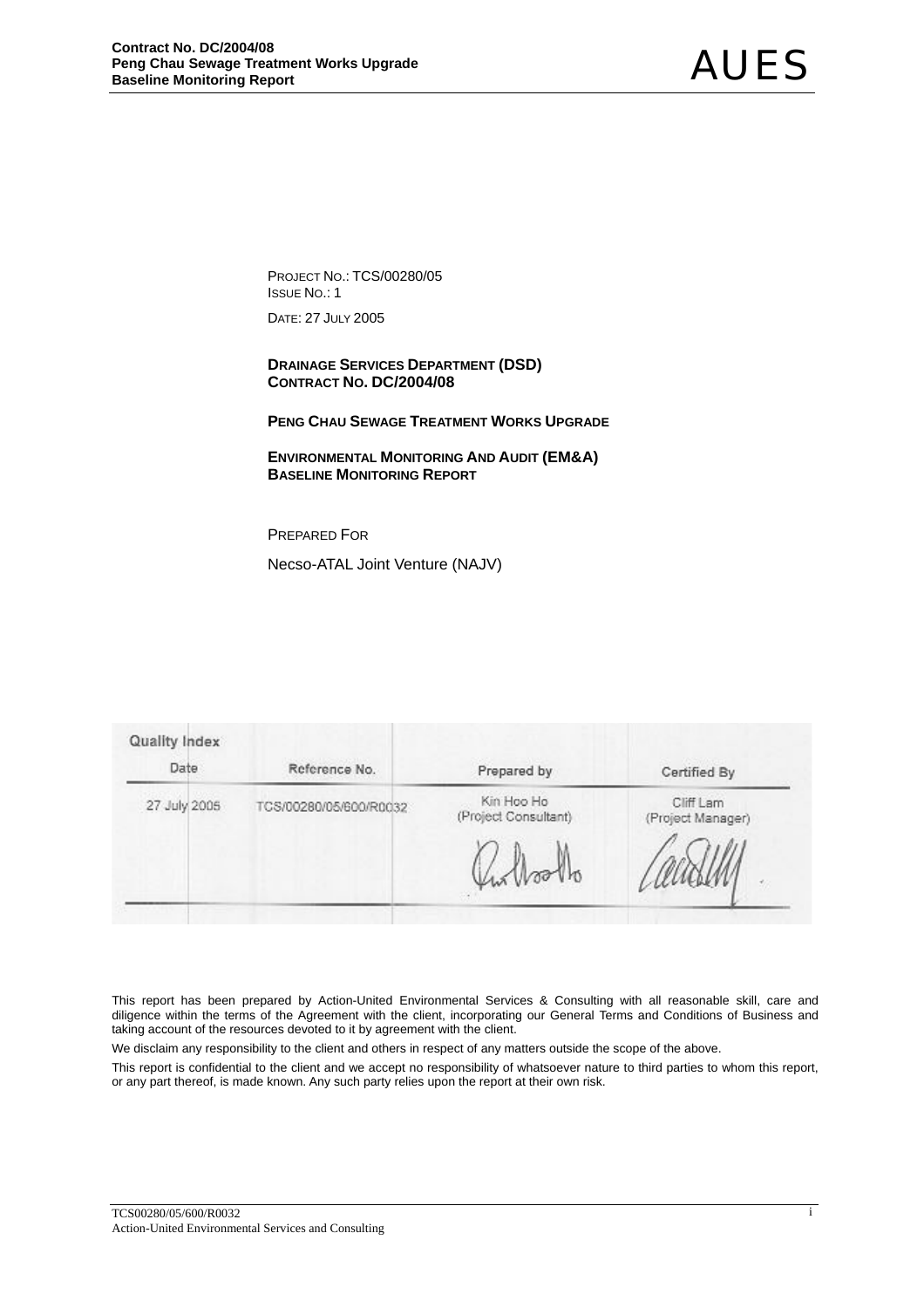NO.869  $P.1/1$ 



# **BMT Asia Pacific Limited**

1 August 2005 Our Ref: 8261/0077

By Post/Fax (2424 9114) & Email

CDM International Inc... 4305-12 Metroplaza Tower 1. 223 Hing Fong Road, Kwai Fong, Hong Kong

|            | DATE RECEIVER $1/3$ ( $\sigma$ |         |         |
|------------|--------------------------------|---------|---------|
| FILE CODE: |                                |         |         |
| Name       | Sign                           | $-1000$ | 16-1800 |
| TW         |                                |         |         |
| CL.        |                                |         |         |
| AY         |                                |         |         |
| FΝ         |                                |         |         |
| KH         |                                |         |         |
|            |                                |         |         |
|            |                                |         |         |
|            |                                |         |         |

For the attention of Mr. Alfred Cheung/Mr. Stephen Ng

Dear Sirs,

#### RE: **BASELINE MONITORING REPORT** Contract No. DC/2004/08 Upgrading of Peng Chau Sewage **Treatment Works**

With reference to the revised Baseline Monitoring Report (ET's ref.: TCS/00280/05/600/R0032 issue no.1 provided to IEC on 1st August 2005 by email), we have no critical comments on the Baseline Monitoring Report if EPD approves the proposed alternative use of wind data of HKO Cheung Chau Station and laboratory testing methods for water quality,

Thank you for your kind attention and should you require any further information, please do not hesitate to contact the undersigned at 2241 9807.

Yours sincerely

Antony World

Project Indebendent Environmental Checker **ROL/anw** 

cc.

BMY Asja Pacific Limited 10th Floor Chun Wo Commercial Contra 23-29 Wing We Street Centret, Hong Kong

連絡装置程度公開 否没中国永阳经 23 显 29 放 **促和商業中心18 課** 

Tol/魔器: (852) san5 sast) fax(第3): (852) 2815 5377 Email/電炉 : post@bmjaaia.com.hk Web/RSE: www.bmtesla.com.hk

Necso-ATAL JV - Ir. William Chan/Ir. Mingo LI (by fax: 2573 5417/2956 3696) **AUES** - Mr. Cliff Lam (by post/fax: 2959 6079 & email)

J18261 - ISO for Peng Chau STWiCer(1-077-ANW.doc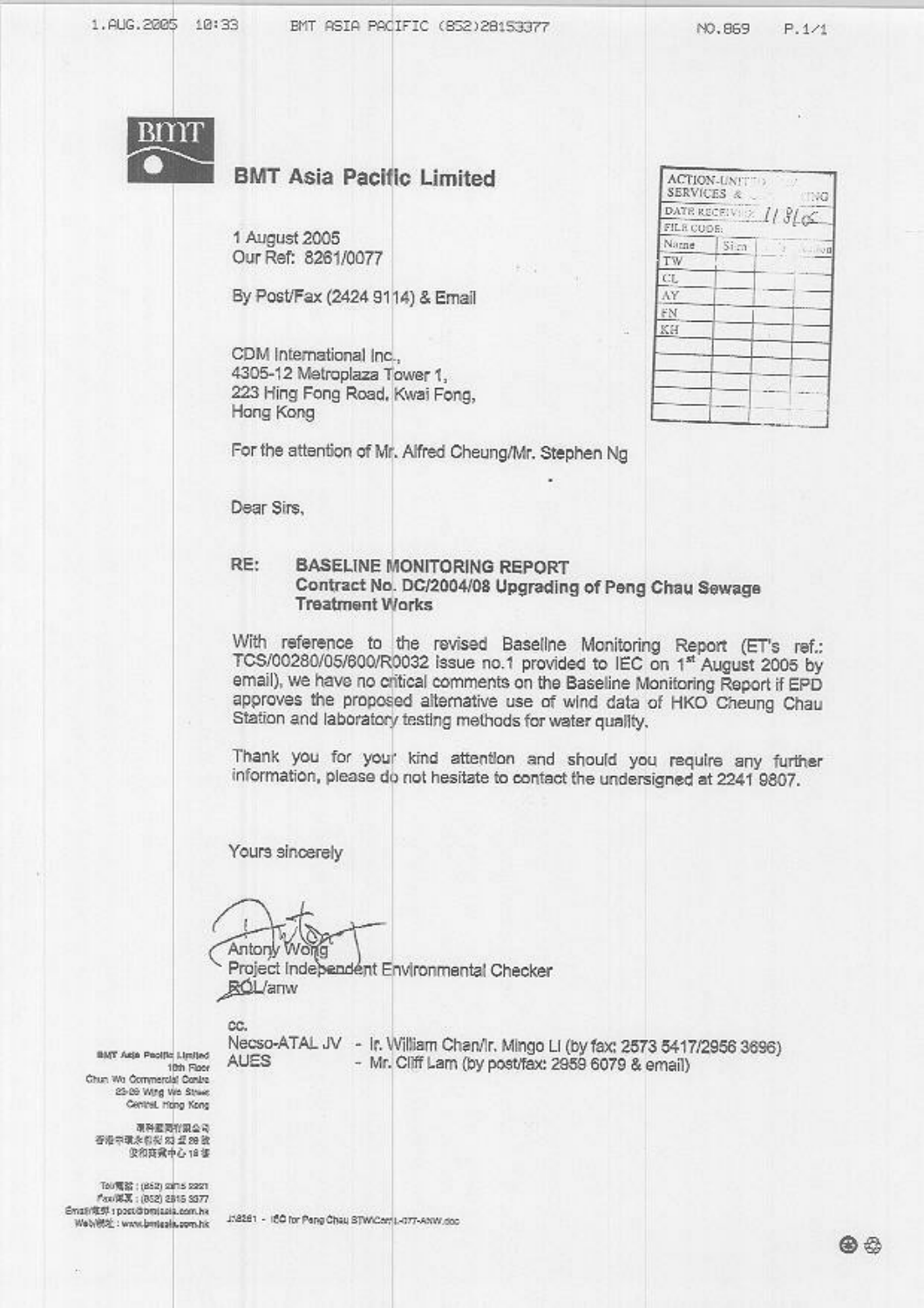# **TABLE OF CONTENTS**

| 1.0 | Introduction                                |                |
|-----|---------------------------------------------|----------------|
| 2.0 | Summary of Baseline Monitoring Requirements |                |
| 3.0 | <b>Baseline Monitoring Methodology</b>      | $\overline{4}$ |
| 4.0 | <b>Baseline Monitoring Results</b>          | 8              |
| 5.0 | Conclusions                                 | 10             |

# **List of Tables**

- Table 2-1 Summary of EM&A Requirements
- Table 2-2 Action and Limit Levels for Air Quality
- Table 2-3 Action and Limit Levels for Noise
- Table 2-4 Action and Limit Levels for Marine Water Quality
- Table 3-1 Locations of Air Quality and Noise Monitoring Stations
- Table 3-2 Locations of Marine Water Monitoring Stations
- Table 3-3 Monitoring Equipment Used in Baseline EM&A Program
- Table 3-4 Analytical Methods Applied to Marine Water Quality Samples
- Table 4-1 Summary of 24-Hr and 1-Hr TSP Monitoring Results
- Table 4-2 Action/Limit Levels for 24-Hr TSP and 1-Hr TSP Monitoring
- Table 4-3 Summary of Noise Monitoring Results
- Table 4-4 Summary of  $L_{10}$  Noise Monitoring Results
- Table 4-5 Summary of  $L_{90}$  Noise Monitoring Results<br>Table 4-6 Action/Limit Levels for Marine Water Moni
- Action/Limit Levels for Marine Water Monitoring

# **List of Appendices**

- Appendix A Project Site Layout
- Appendix B Locations of Monitoring Stations
- Appendix C Equipment Calibration Certificates
- 
- Appendix D Baseline Monitoring Schedule<br>Appendix E Graphical Plots of Air Quality a Graphical Plots of Air Quality and Noise Monitoring Results
- Appendix F Meteorological Data during Baseline monitoring Period
- Appendix G Baseline Water Monitoring Results
- Appendix H Graphical Plots of Marine Water Quality Monitoring Results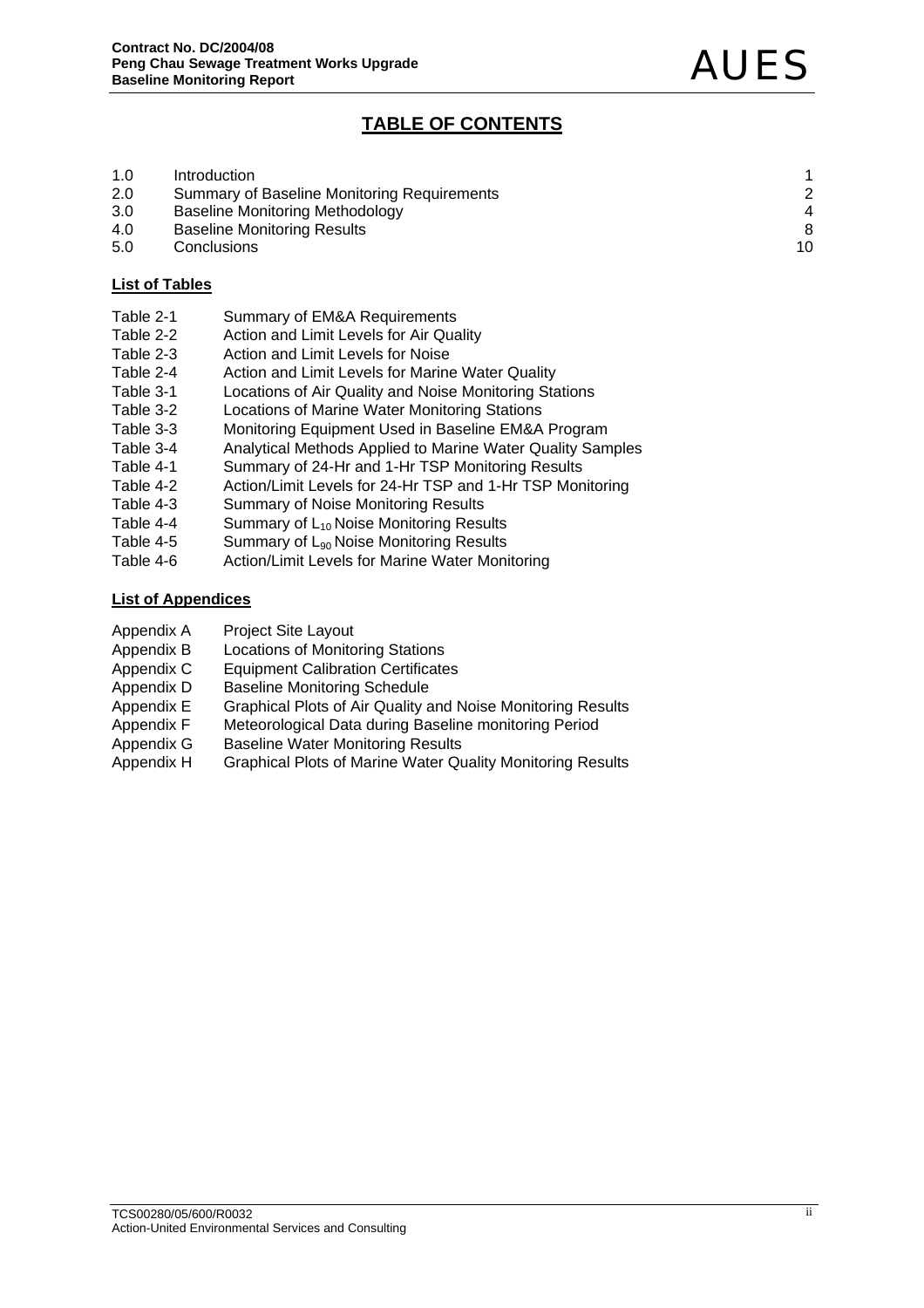# **Executive Summary**

- ES.01 Necso-ATAL Joint Venture (NAJV) has been awarded the DSD Contract DC/2004/08 (Project) for the Peng Chau Sewage Treatment Works Upgrade in May 2005. The Project requires an Environmental Monitoring & Audit (EM&A) program to be implemented by an Environmental Team (ET) throughout the contract period in compliance with the requirements as stated in the project Environmental Permit (EP-203/2004) and the project EM&A manual.
- ES.02 Action-United Environmental Services and Consulting (AUES) has been commissioned by NAJV to be an independent environmental team (ET) to implement the EM&A program in compliance with the EP and the project EM&A Manual. As part of the project EM&A program, baseline monitoring is required to determine the ambient environmental conditions.
- ES.03 The baseline EM&A program was carried out by ET in compliance with the project EM&A Manual during the period between 14 July and 27 July 2005 at the designated locations as verified by the Independent Environmental Checker (IEC) and approved by the Engineer (ER). The baseline EM&A program consists of air quality, marine water quality and noise monitoring.
- ES.04 The baseline marine water monitoring took place from 27 June to 22 July 2005. Owing to the residents' refusal of providing access to the designated locations, an alternative air and noise monitoring station was proposed to EPD and was approved on 14 July 2005. The baseline air and noise monitoring was completed on 28 July 2005.
- ES.05 Action and Limit (A/L) levels for air, water and noise impact have been developed according to the criteria set out in the project EM&A Manual. The A/L levels will be used to evaluate the environmental impact in association with the project and to determine if the required environmental mitigation measures are adequate.

| <b>Monitoring Location</b> | Action Level ( $\mu$ g /m <sup>3</sup> ) |                     | Limit Level ( $\mu$ g /m <sup>3</sup> ) |       |
|----------------------------|------------------------------------------|---------------------|-----------------------------------------|-------|
|                            | 1-Hr                                     | 24-Hr               | 1-Hr                                    | 24-Hr |
| AN1                        | 346                                      | To be<br>Determined | 500                                     | 260   |

#### **Action and Limit Levels for Air Quality and Noise**

| <b>IParameter</b>       | <b>Action Level in dB(A)</b>    | Limit Level in dB(A) |
|-------------------------|---------------------------------|----------------------|
| 0700-1900 hrs on normal | U When one or more documented b | 75 dB(A)             |
| weekdays                | complaints are received         |                      |

#### **Action and Limit Levels for Marine Water Quality**

|                   | <b>Parameter</b>       | <b>Action</b>                                                                         | Limit                                                                                 |
|-------------------|------------------------|---------------------------------------------------------------------------------------|---------------------------------------------------------------------------------------|
| DO.<br>mg/L       | Surface &<br>Mid-depth | 4.1                                                                                   | 3.9                                                                                   |
|                   | <b>Bottom</b>          | 3.3                                                                                   | 2.0                                                                                   |
|                   | Turbidity, NTU         | 6.2 or 120% of upstream control<br>station's SS at the same tide of<br>the same day.  | 7.5 or 130% of upstream control<br>station's SS at the same tide of<br>the same day.  |
| SS, mg/L          |                        | 17.6 or 120% of upstream<br>control station's SS at the same<br>tide of the same day. | 20.2 or 130% of upstream<br>control station's SS at the same<br>tide of the same day. |
|                   | NH3-N, mg/L            | 0.16                                                                                  | 0.22                                                                                  |
| TIN, mg/L         |                        | 0.91                                                                                  | 0.94                                                                                  |
| E.Coli, cfu/100mL |                        | 374                                                                                   | 610                                                                                   |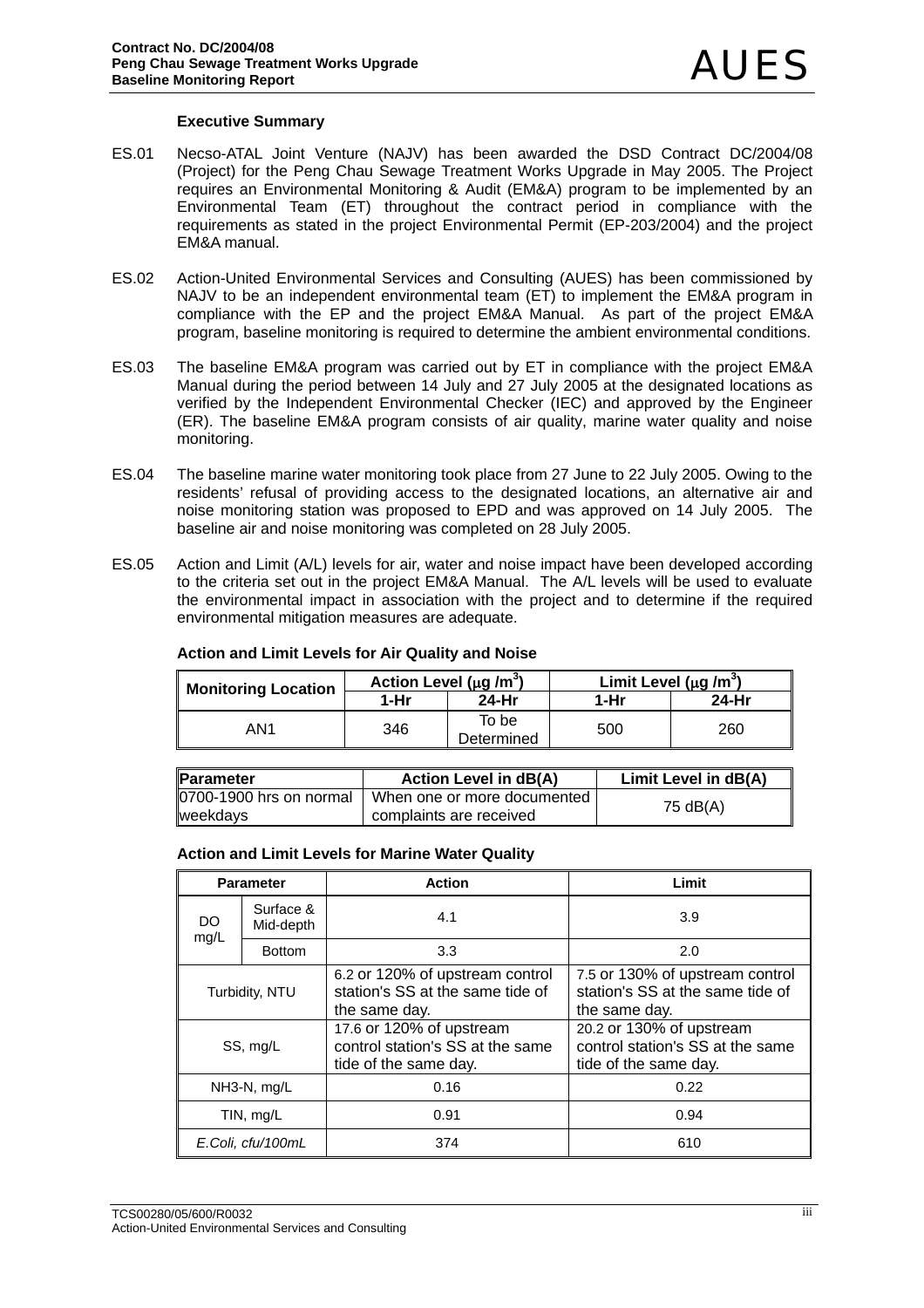- ES.06 During the baseline monitoring the dominant source of air quality and noise impact observed by the ET was daily domestic activities by local residents. No particular construction activities or other external influencing factors were observed.
- ES.07 The installation of a wind monitoring station at the sensitive receivers or site offices was confirmed impractical. The ET Leader proposed the use of meteorological data provided by the Cheung Chau Station of the Hong Kong Observatory (HKO). The proposal was verified by the IEC (Ref: 8261/0062) and approved by the ER (Ref: DC200408/M45/700/()00081).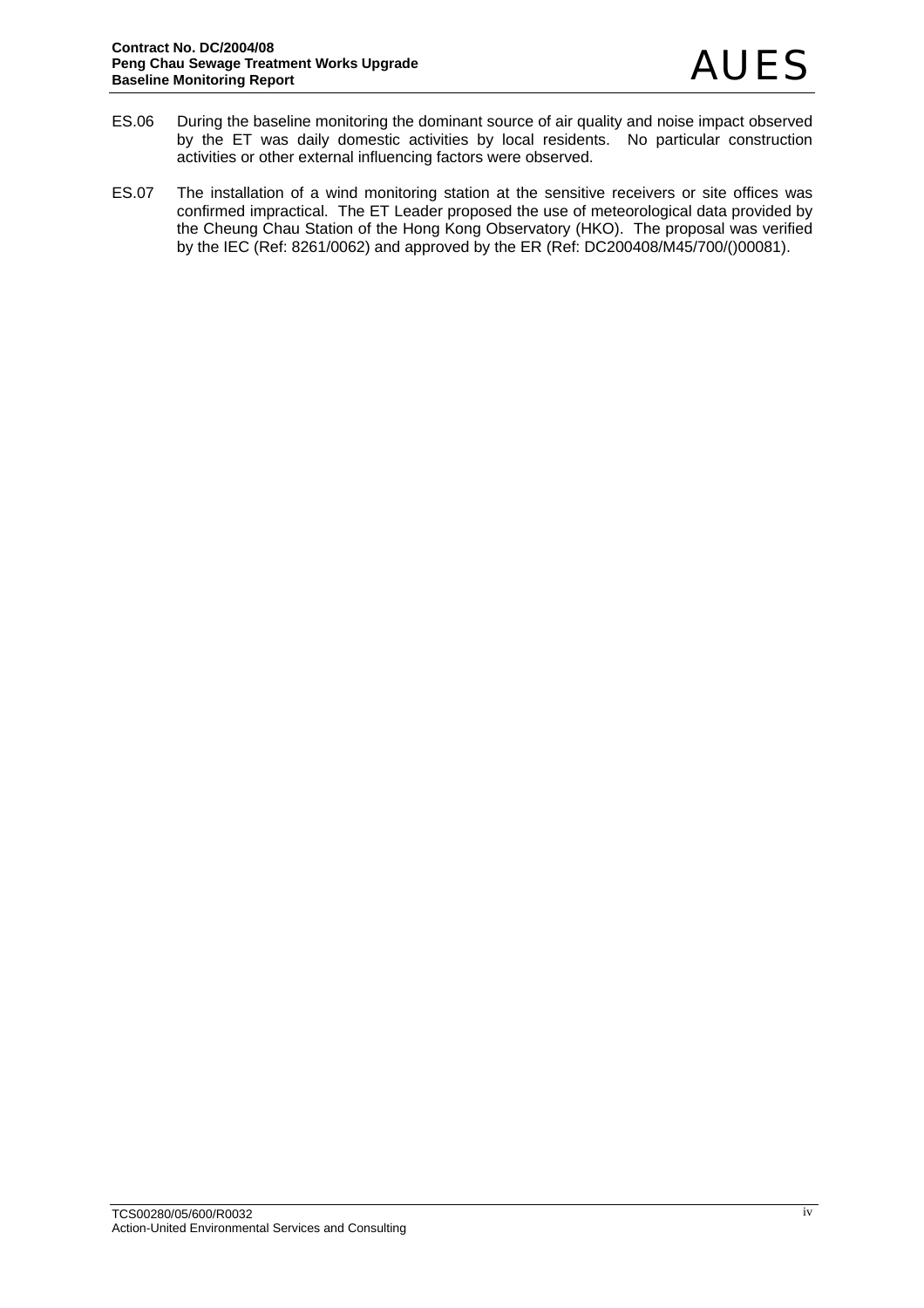# **1.0 INTRODUCTION**

- 1.01 Necso-ATAL Joint Venture (NAJV) has been awarded the DSD Contract DC/2004/08 (Project) for the upgrading of Peng Chau Sewage Treatment Works in May 2005. The Project requires an Environmental Monitoring & Audit (EM&A) program to be implemented by an Environmental Team (ET) throughout the contract period in compliance with the requirements as stated in the project Environmental Permit (EP-203/2004) and the project EM&A manual. The location of the project site is presented in *Appendix A*.
- 1.02 The works to be executed under the Project mainly comprise the following:
	- Upgrade and reconstruct the existing Peng Chau Sewage Treatment Works (STW);
	- Construct an emergency overflow, storm tanks and submarine outfall:
	- Provide de-odourization facilities and associated sludge treatment facilities, and extend inlet pumping mains and construct an equalization tank;
	- Demolish the existing treatment facilities:
	- Construct sludge drying bed; and
	- Construct remaining works.
- 1.03 Action-United Environmental Services and Consulting (AUES) has been commissioned by NAJV to be the independent environmental team (ET) for implementation of the EM&A program in accordance with the requirements as set out in the EP and the project EM&A manual.
- 1.04 The baseline EM&A program was carried out by ET in compliance with the project EM&A Manual during the period between 14 July and 27 July 2005 at the designated locations as verified by the Independent Environmental Checker (IEC) and approved by the Engineer (ER). The baseline EM&A program consists of air quality, marine water quality and noise monitoring.
- 1.05 This baseline EM&A report presents the details of the baseline monitoring exercise including project background, monitoring methodology, results and findings, and Action/Limit (A/L) levels established for the subsequent impact EM&A program.

# **Report Structure**

- 1.05 The baseline EM&A report is structured into the following sections:
	- *Section 1* Introduction
	- **Section 2** Summary of Baseline Monitoring Requirements
	- **Section 3** Baseline Monitoring Methodology
	- **Section 4** Baseline Monitoring Results
	- **Section 5** Conclusions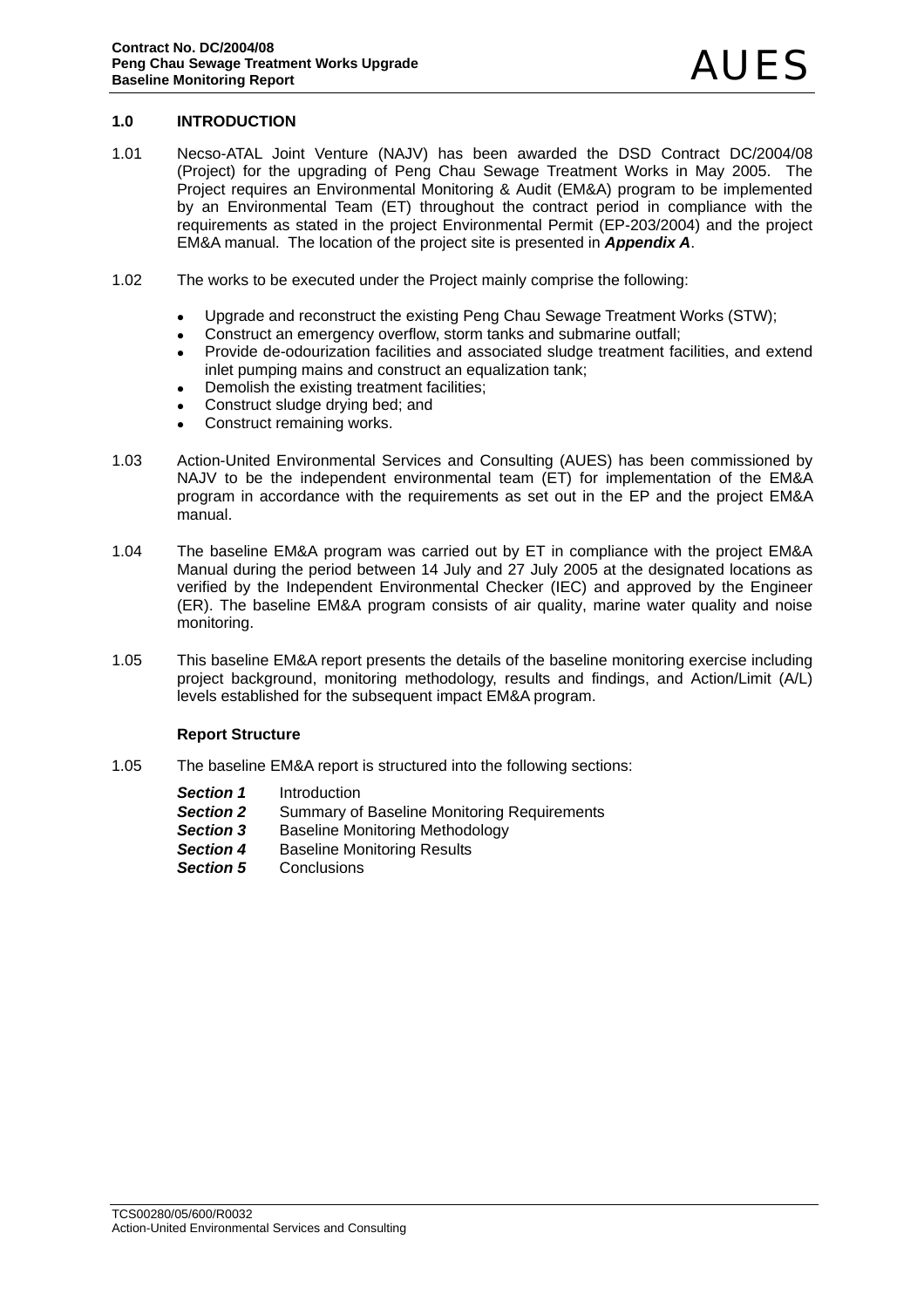# **2.0 SUMMARY OF BASELINE MONITORING REQUIREMENTS**

- 2.01 Environmental monitoring and audit requirements are set out in the project EM&A manual. Air, marine water and construction noise have been identified to be the key environmental issues during the impact phase of the project.
- 2.02 A summary of the EM&A requirements for air quality, marine water quality and construction noise monitoring are shown in *Table 2-1.* The designated locations of the air quality, noise and marine water monitoring stations are shown in *Appendix B*.

| <b>Environmental Aspect</b> | <b>Monitoring Parameters</b>               |
|-----------------------------|--------------------------------------------|
| <b>Air Quality</b>          | 1-Hr TSP                                   |
|                             | 24-Hr TSP                                  |
| <b>Construction Noise</b>   | Leg 30min during normal working hours      |
|                             | Supplementary L10 and L90 for reference.   |
| <b>Marine Water Quality</b> | Dissolved Oxygen (DO);<br>$\bullet$        |
|                             | Temperature;<br>٠                          |
|                             | Turbidity;<br>٠                            |
|                             | pH;<br>٠                                   |
|                             | Salinity;<br>٠                             |
|                             | Suspended Solids (SS);<br>٠                |
|                             | Ammonia Nitrogen;<br>$\bullet$             |
|                             | Total Inorganic Nitrogen; and<br>$\bullet$ |
|                             | E.Coli                                     |

**Table 2-1 Summary of EM&A Requirements** 

- 2.03 Baseline air monitoring shall be carried out for a period of 14 days at one designated monitoring station. The 24-Hr TSP monitoring shall be carried out daily and the 1-Hr TSP monitoring three times per day.
- 2.04 Baseline noise monitoring shall be conducted for a period of 2 weeks at one designated monitoring station. Measurements of Leq 30min shall be taken between 0700 and 1900 with supplementary L10 and L90 data collected.
- 2.05 The baseline monitoring program shall be conducted prior to commencement of the construction of the Project.
- 2.06 A summary of derivation of Action/Limit (A/L) Levels for air quality, marine water quality and construction noise is shown in *Tables 2-2, 2-3* and *2-4.*

**Table 2-2 Action and Limit Levels for Air Quality** 

| Parameter | Action Level in ug/m <sup>3</sup>                                                                                                                                                                 | <b>Limit Level in</b><br>uq/m <sup>3</sup> |
|-----------|---------------------------------------------------------------------------------------------------------------------------------------------------------------------------------------------------|--------------------------------------------|
| 1-Hr TSP  | For baseline level $\leq$ 384 ug/m <sup>3</sup> , Action level = (Baseline*1.3)<br>$+$ Limit level)/2;<br>For baseline level > 384 ug/m <sup>3</sup> , Action level = Limit level.                | 500                                        |
|           | For baseline level $\leq$ 200 ug/m <sup>3</sup> , Action level = (Baseline*1.3<br>$ 24$ -Hr TSP $ $ + Limit level)/2;<br>For baseline level > 200 ug/m <sup>3</sup> , Action level = Limit level. | 260                                        |

# **Table 2-3 Action and Limit Levels for Construction Noise**

| <b>IParameter</b>       | Action Level in dB(A)       | Limit Level in dB(A) |
|-------------------------|-----------------------------|----------------------|
| 0700-1900 hrs on normal | When one or more documented | 75 dB(A)             |
| weekdays                | complaints are received     |                      |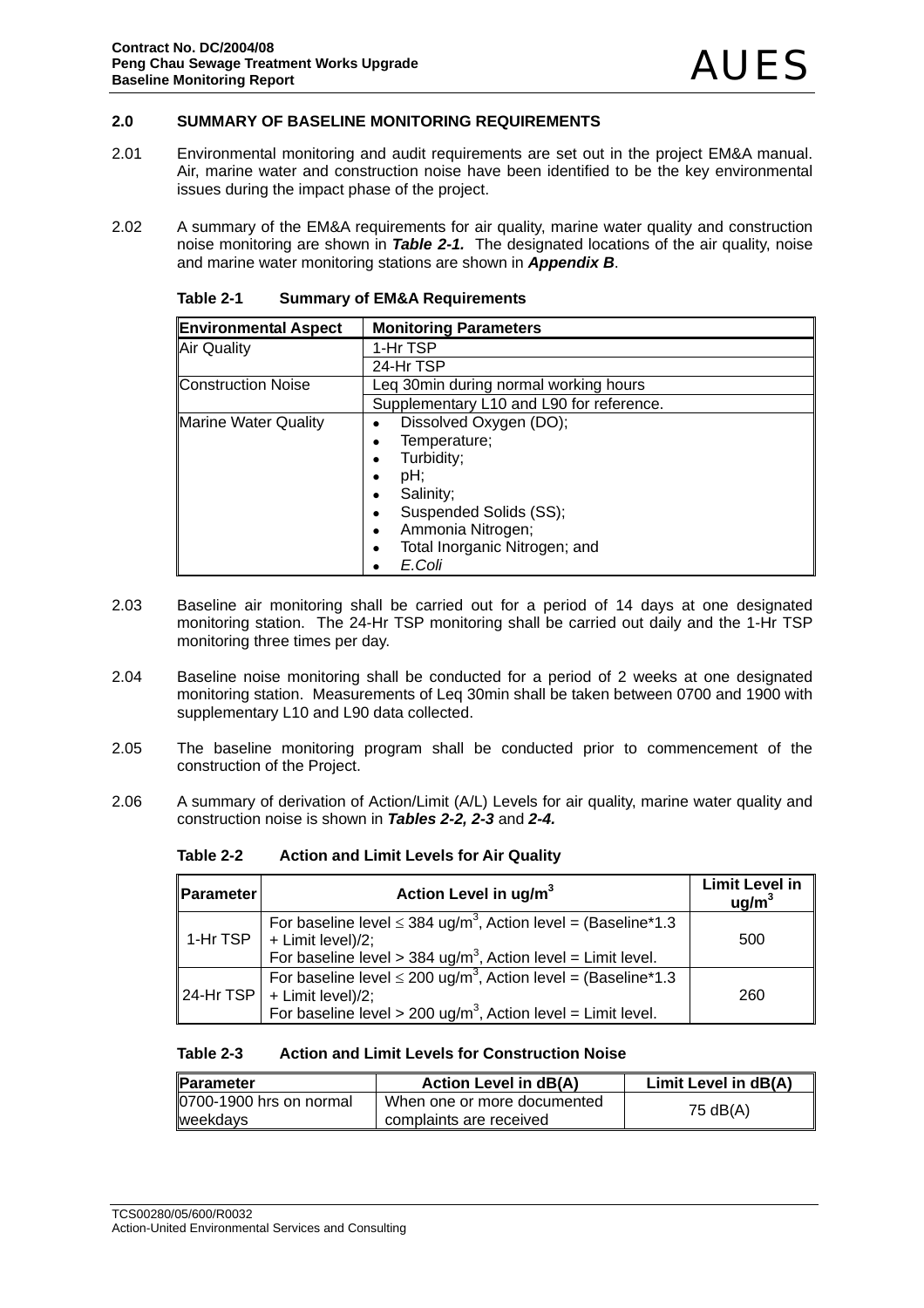Unionised Ammonia in mg/ L (depthaveraged)

*E.Coli* (depthaveraged)

Turbidity in NTU (depth-averaged)

TIN in mg/ L (depth averaged)

| Contract No. DC/2004/08<br><b>AUES</b><br>Peng Chau Sewage Treatment Works Upgrade<br><b>Baseline Monitoring Report</b><br>Table 2-4<br><b>Action and Limit Levels for Marine Water Quality</b> |                                                                                                                                               |                                                                                                                                                                     |
|-------------------------------------------------------------------------------------------------------------------------------------------------------------------------------------------------|-----------------------------------------------------------------------------------------------------------------------------------------------|---------------------------------------------------------------------------------------------------------------------------------------------------------------------|
| <b>Parameters</b>                                                                                                                                                                               | <b>Action</b>                                                                                                                                 | Limit                                                                                                                                                               |
| DO in mg/L<br>(Surface, Middle and<br>Bottom).                                                                                                                                                  | Surface and Middle<br>5%-ile of baseline data for<br>surface and middle layer<br><b>Bottom</b><br>5%-ile of baseline data for<br>bottom layer | Surface and Middle<br>4 mg/ L or 1%-ile of baseline data for<br>surface and middle layer<br><b>Bottom</b><br>2 mg/ L or 1%-ile of baseline data for<br>bottom layer |
| SS in mg/L<br>(depth-averaged)                                                                                                                                                                  | 95%-ile of baseline data or<br>120% of upstream control<br>station's SS at the same tide<br>of the same day                                   | 99%-ile of baseline data or 130% of<br>upstream control station's SS at the<br>same tide of the same day                                                            |

 $\mathbf{L}$ 

95%-ile of baseline data 99%-ile of baseline data or 610

99%-ile of baseline data or 0.021 mg /

cfu/100mL as geometric mean

99%-ile of baseline data or 130% of upstream control station's turbidity at the same tide of the same day

| <b>Action and Limit Levels for Marine Water Quality</b><br>Table 2-4 |  |  |
|----------------------------------------------------------------------|--|--|
|----------------------------------------------------------------------|--|--|

95%-ile of baseline data or

95%-ile of baseline data or 120% of upstream control station's turbidity at the same

tide of the same day

0.021 mg/ L

*Notes*:

• "Depth-averaged" is calculated by taking the arithmetic means of reading of all three depths;

• For DO, non-compliance of the water quality limits occurs when monitoring result is lower than the limits.

• For Turbidity, SS and TIN, non-compliance of the water quality limits occurs when monitoring result is higher than the limits.

95%-ile of baseline data 99%-ile of baseline data

All the figures given in the table are used for reference only and the EPD may amend the figures whenever it is considered necessary.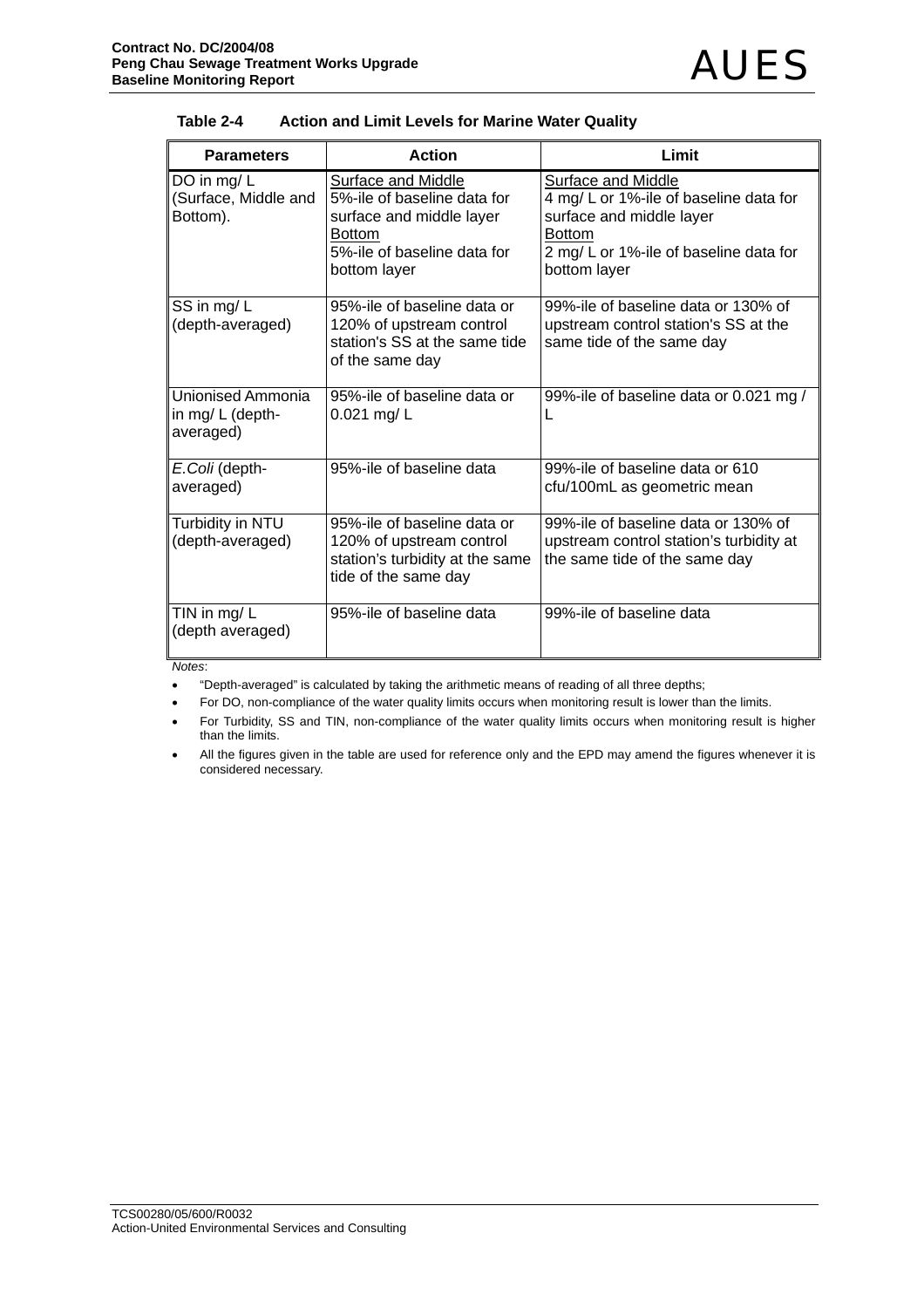# **3.0 BASELINE MONITORING METHDOLOGY**

# **MONITORING LOCATIONS**

- 3.01 There is one designated air and noise monitoring location and four (4) designated water monitoring stations. Their locations are shown in *Tables 3-1 and 3-2* and geographically in *Appendix B*.
- 3.02 Owing to the residents' refusal of providing access to the designated air and noise locations, an alternative air and noise monitoring station was proposed and was approved by EPD (Ref: (2) EP2/N9/F/93 IV) on 14 July 2005. The approved alternative air and noise station is located at the abutment (Portion P) within the site boundary next to the sensitive receiver Sea Crest Villa.

# **Table 3-1 Location of Alternative Air Quality and Noise Monitoring Station**

| <b>Station ID</b> | <b>Description</b>                            |
|-------------------|-----------------------------------------------|
| AN1               | Abutment at Portion P next to Sea Crest Villa |

# **Table 3-2 Locations of Water Quality Monitoring Stations**

| <b>Station</b> | <b>Description</b>                 | <b>Easting</b> | <b>Northing</b> |
|----------------|------------------------------------|----------------|-----------------|
| W1             | Predicted Dredging Non-Impact Zone | 821279.0       | 816452.1        |
| W <sub>2</sub> | Live Coral Area                    | 821573.2       | 816769.7        |
| C1             | <b>Control Station</b>             | 821919.0       | 817155.0        |
| C2             | <b>Control Station</b>             | 821443.2       | 816257.4        |

3.03 The installation of a wind monitoring station at the sensitive receivers or site offices was confirmed impractical. The ET Leader proposed the use of meteorological data provided by the Cheung Chau Station of the Hong Kong Observatory (HKO). The proposal was verified by the IEC (Ref: 8261/0062) and approved by the ER (Ref: DC200408/M45/700/()00081).

# **MONITORING FREQUENCY AND PERIOD**

# **1-Hr TSP Monitoring**

3.04 The baseline 1-Hr TSP monitoring was conducted at the EPD-approved alternative station three times a day for 14 days during the baseline monitoring period from 14 July to 28 July 2005.

# **24-Hr TSP Monitoring**

3.05 The baseline 24-Hr TSP monitoring was conducted at the EPD-approved alternative station daily for 14 days during the baseline monitoring period from 14 July to 28 July 2005.

# **Noise Monitoring**

3.06 The baseline noise monitoring was undertaken at the EPD-approved alternative station daily for two weeks during the baseline monitoring period from 14 July to 28 July 2005. Measurements of Leq 30min were taken between 0700 and 1900 hrs with supplementary L10 and L90 data collected.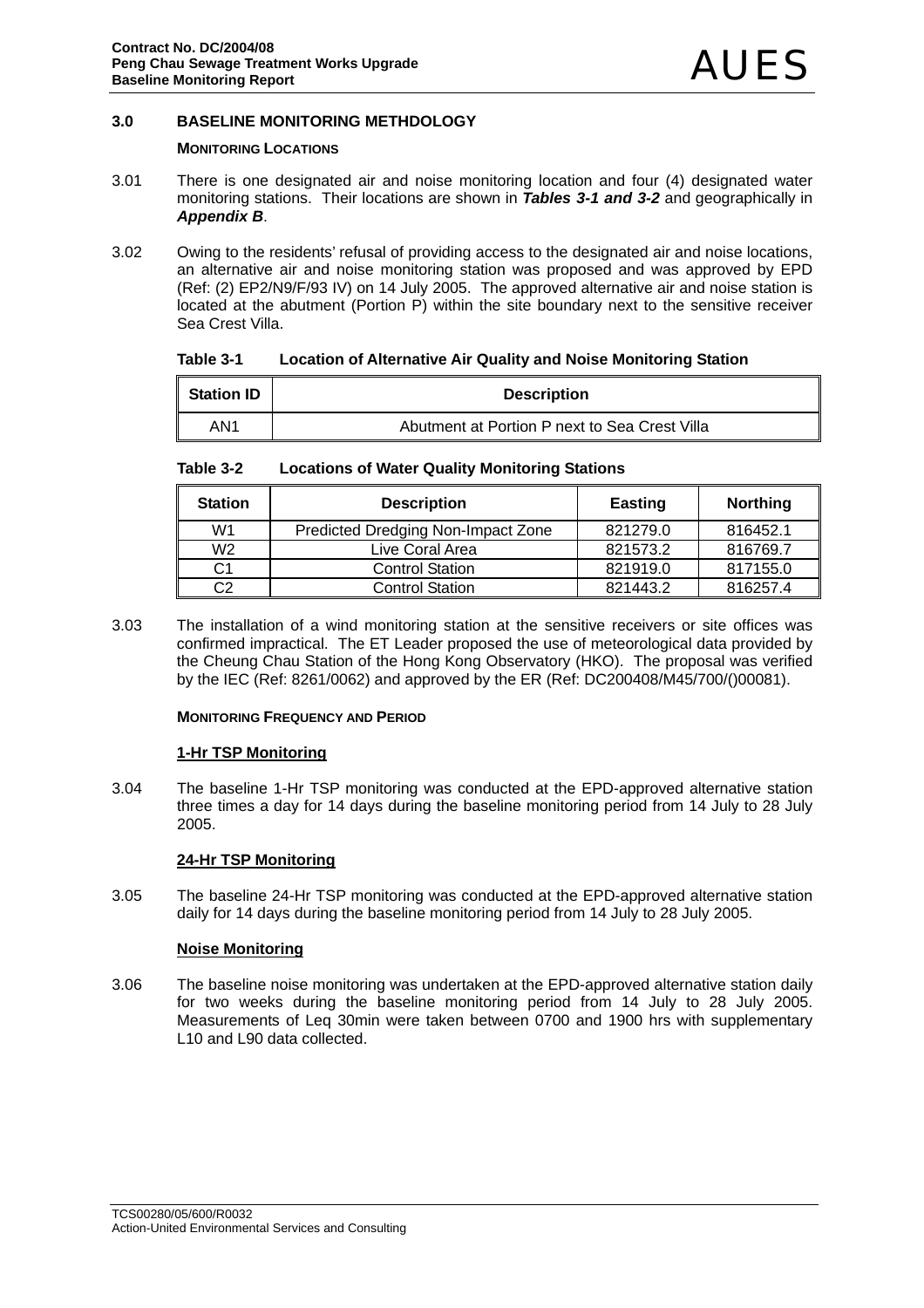# **Marine Water Quality Monitoring**

3.07 The baseline marine water quality monitoring was undertaken at the designated stations 3 days a week for four consecutive weeks, at mid ebb and mid flood tides. A total of 12 monitoring days were undertaken during the baseline water monitoring.

# **MONITORING EQUIPMENT**

3.08 The monitoring equipment used by the ET in the baseline EM&A program is presented in the following table:

| <b>Parameters</b>        | <b>Monitoring Equipment</b> |                                |  |  |  |  |
|--------------------------|-----------------------------|--------------------------------|--|--|--|--|
|                          | Dissolved Oxygen            | YSI DO Meter 85                |  |  |  |  |
|                          | Temperature                 | YSI DO Meter 85                |  |  |  |  |
| Marine Quality Turbidity |                             | <b>HACH 2100P</b>              |  |  |  |  |
|                          | nН                          | Hanna Serial 247167            |  |  |  |  |
|                          | Salinity                    | YSI DO Meter 85                |  |  |  |  |
| <b>Air Quality</b>       | 1-Hr TSP                    | Sibata LD-3                    |  |  |  |  |
|                          | 24-Hr TSP                   | Tisch High Volume Sampler 515N |  |  |  |  |
| Noise                    | Leg30                       | <b>B&amp;K Type 2238</b>       |  |  |  |  |
|                          | <b>On-site Calibration</b>  | <b>B&amp;K Type 4231</b>       |  |  |  |  |

# **Table 3-3 Monitoring Equipment Used in Baseline EM&A Program**

# **24-Hr TSP Monitoring**

- 3.09 24-Hr TSP monitoring was carried out by a High volume sampler (HVS) in compliance with the project EM&A Manual. The HVS employed complied with the PS specifications including.
	- Power supply of 220v/50 hz for 24-hour continuous operation;
	- $\bullet$  0.6-1.7 m<sup>3</sup>/min (20-60 SCFM) adjustable flow rate;
	- A 7-day mechanical timer for 24-hour operation;
	- An elapsed time indicator with  $\pm 2$  minutes accuracy for 24-Hr operation;
	- Minimum exposed area of 63 in<sup>2</sup>;
	- Flow control accuracy of  $\pm 2.5$ % deviation over 24-Hr operation;
	- An anodized aluminum shelter to protect the filter and sampler;
	- A motor speed-voltage control to control mass flow rate with accuracy of  $\pm 2.5\%$ deviation over 24-hr sampling period;
	- Provision of a flow recorder for continuous monitoring;
	- Provision of a peaked roof inlet:
	- Incorporation with a manometer; and
	- An 8"x10" stainless steel filter holder to hold, seal and easy to change the filter paper.
- 3.10 The filter papers used in 24-Hr TSP monitoring were of size 8"x10" and provided by a local HOKLAS-accredited laboratory, ALS Techichem Pty (HK) Limited (HOKLAS No. 66). The filters papers after measurements were returned to the laboratory for the required treatment and analysis.

#### **1-Hr TSP Monitoring**

3.11 Measurements of 1-Hr TSP monitoring were taken by a Sibata LD-3 Laser Dust Meter that is a portable and battery-operated laser photometer capable of performing real time 1-Hr TSP measurements. The use of direct reading equipment for 1-Hr TSP monitoring is approved by EPD and is commonly used in HK construction projects. A comparison test with HVS was carried out in compliance with the EM&A requirements and a conversion factor for direct reading dust meter has been established.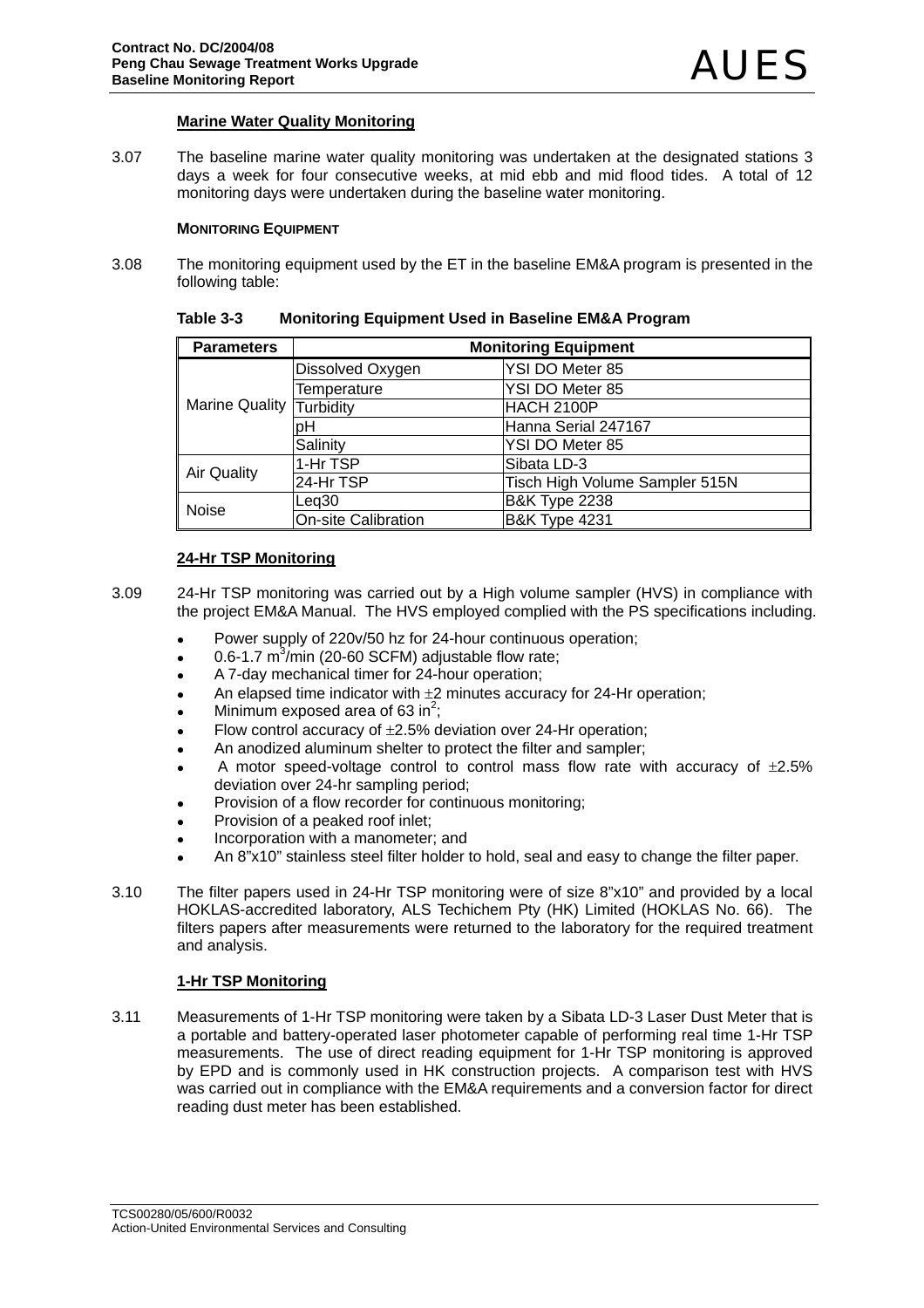# **WIND DATA MONITORING**

3.12 The installation of a wind monitoring station at the sensitive receivers or site offices was confirmed impractical. The ET Leader proposed the use of meteorological data provided by the Cheung Chau Station of the Hong Kong Observatory (HKO). The proposal was verified by the IEC (Ref: 8261/0062) and approved by the ER (Ref: DC200408/M45/700/()00081).

# **Noise Monitoring**

- 3.13 Noise measurements were taken in terms of the A-weighted equivalent sound pressure level (Leq) measured in decibels (dB). Supplementary statistical results such as  $L_{10}$  and  $L_{90}$  were also obtained for reference.
- 3.14 Hand-held sound level meters (B&K Model 2238) and associated acoustical calibrators in compliance with the International Electrotechnical Commission (IEC) Publication 651:1979 (Type 1) and 804:1985 (Type 1) specification were used for taking the baseline noise measurements.
- 3.15 Windshield was fitted in all measurements. All noise measurements were made with the meter set to FAST response and on the A-weighted equivalent continuous sound pressure level (Leq).
- 3.16 No noise measurement was made in the presence of fog, rain, wind with a steady speed exceeding 5 m/s or wind with gusts exceeding 10 m/s.

# **Marine Water Quality Monitoring**

- 3.17 The marine water quality monitoring was carried out in compliance with the project EM&A requirements. Monitored parameters include Dissolved Oxygen (DO), Temperature, Turbidity, Salinity, pH, Suspended Solids (SS), Total Inorganic Nitrogen (TIN), *E.Coli* and Ammonia Nitrogen.
- 3.18 DO, temperature, turbidity, pH and salinity were measured in-situ whereas SS, ammonia nitrogen, *E.Coli* and TIN were determined in a HOKLAS accredited laboratory.
- 3.19 The marine water monitoring was conducted during mid-ebb and mid-flood at specified depths in compliance with the project EM&A Manual. Duplicate in-situ measurements were taken and duplicate samples were collected in accordance with HOKLAS requirements for QA/QC purposes.

#### **LABORATORY MEASUREMENT/ANALYSIS**

3.20 Analyses of SS, TIN, ammonia nitrogen and *E.Coli* were carried out by a local HOKLASaccredited laboratory, ALS Techichem Pty (HK) Limited (HOKLAS No. 66). All four specified testing services provided by ALS as shown in Table 3-5 are accredited under the HOKLAS Scheme.

| Analytical Methods applied to Marine Water Quality Samples<br>Table 3-4 |
|-------------------------------------------------------------------------|
|-------------------------------------------------------------------------|

| <b>Determinant</b>                 | <b>Standard Method</b> | <b>Detection Limit</b> |
|------------------------------------|------------------------|------------------------|
| Suspended solids<br>(mg/L)         | ALS Method EA-025      | $2.0$ mg/L             |
| Total Inorganic<br>Nitrogen (mg/L) | ALS Method EK-055A     | $0.01$ mg/L            |
| Ammonia Nitrogen<br>(mg/L)         | ALS Method EK-055A     | $0.01$ mg/L            |
| E.Coli                             | ALS Method EM-002      | 1 cfu/100 mL           |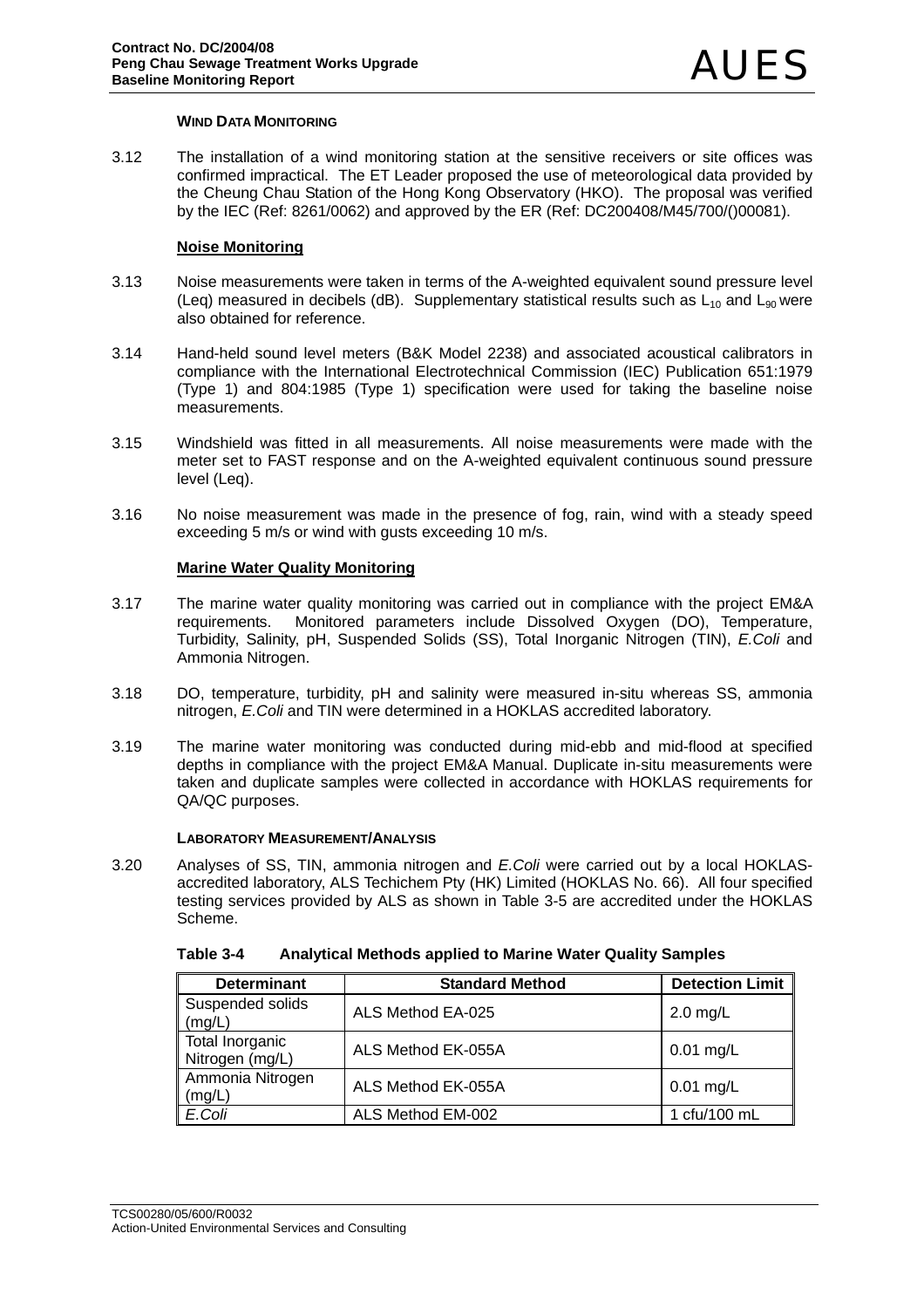# **EQUIPMENT CALIBRATION**

- 3.18 Initial calibration of the HVS was performed upon installation and thereafter at bi-monthly intervals in accordance with the manufacturer's instruction using the NIST-certified standard calibrator (Tisch Calibration Kit Model TE-5025A). The calibration data are properly documented and the records are maintained by ET for future reference*.*
- 3.19 The 1-Hr TSP meter was calibrated by the supplier prior to purchase. Zero response of the equipment was checked before and after each monitoring event. A comparison test was carried out with a HVS. A conversion factor (K) of 4.0 was generated in accordance with the equipment manufacturer's instruction. The meter counts in minutes multiplied by the conversion factor will theoretically generate the equivalent dust concentration by HVS. The comparison test results are presented in *Appendix C*
- 3.20 The sound level meters were calibrated using an acoustic calibrator prior to and after measurements. The meters are regularly calibrated in accordance with the manufacturer's instructions. Prior to and following each noise measurement, the accuracy of the sound level meter was checked using an acoustic calibrator generating a known sound pressure level at a known frequency. Measurements were considered valid only if the calibration levels before and after the noise measurement agree to within 1.0 dB.
- 3.21 All in-situ water monitoring instruments were checked, calibrated and certified by a HOKLAS accredited laboratory before use and subsequently re-calibrated at 3-monthly intervals. Responses of sensors and electrodes are checked with standard solutions before each use.
- 3.22 The calibration certificates of the monitoring equipment used during the baseline monitoring program are attached in *Appendix C*.

# **DATA MANAGEMENT AND DATA QA/QC CONTROL**

- 3.23 The baseline monitoring data were handled by the ET's systematic data recording and management, which complies with in-house certified (ISO 9001:2000) Quality Management System. Standard Field Data Sheets (FDS) were used in the baseline monitoring program.
- 3.24 The monitoring data recorded in the equipment eg. 1-Hr TSP meters and noise meters were downloaded directly from the equipment at the end of each monitoring day. The downloaded monitoring data were input into a computerized database properly maintained by the ET. The laboratory results were input directly into the computerized database and QA/QC checked by personnel other than those who input the data.
- 3.25 For monitoring activities require laboratory analysis, the local laboratory follows the QA/QC requirements as set out under the HOKLAS scheme for all laboratory testing.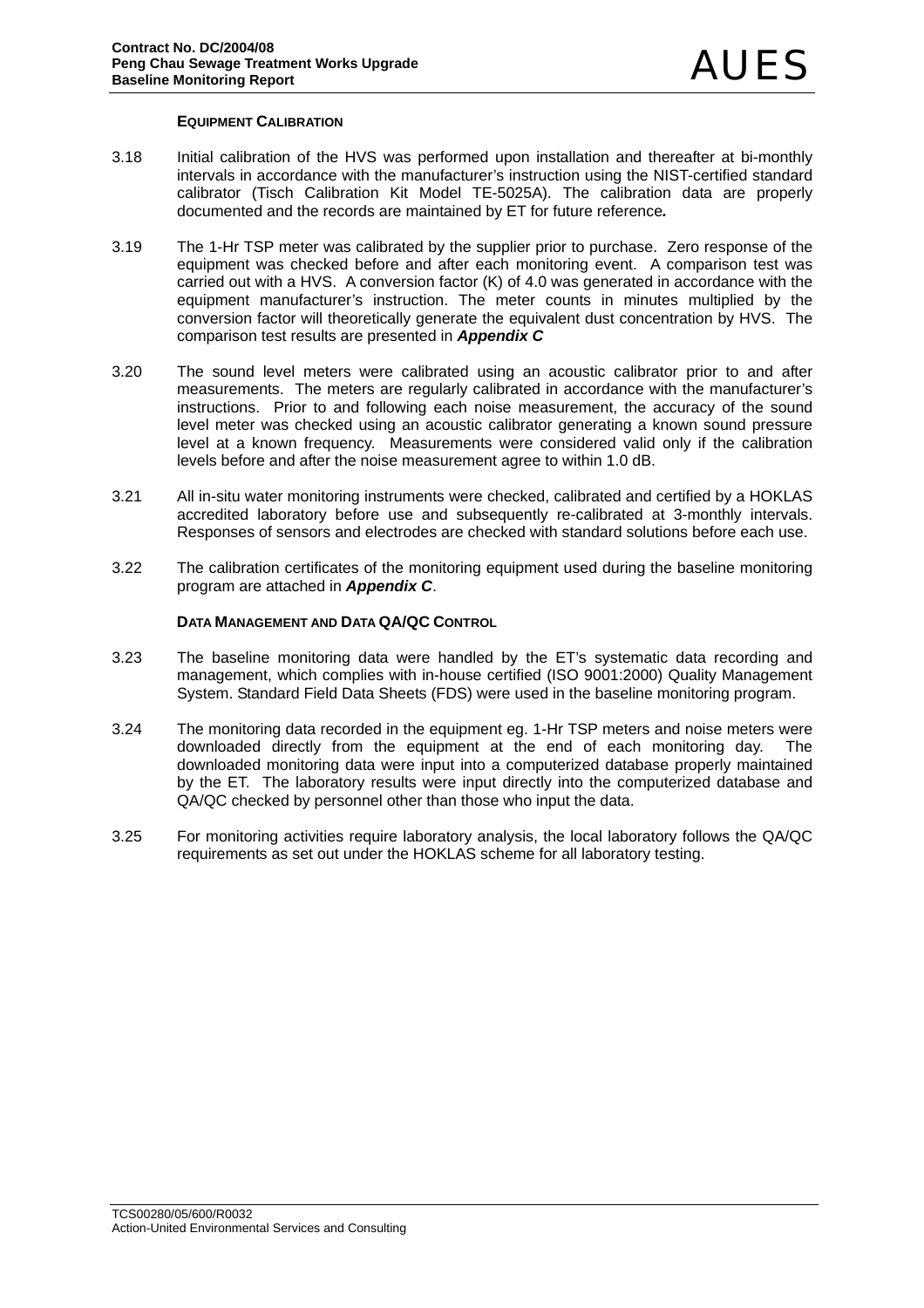# **4.0 BASELINE MONITORING RESULTS**

4.01 The baseline EM&A program commenced on 27 June and was successfully completed on 28 July 2005. The baseline monitoring schedules are presented in *Appendix D* and the monitoring results are detailed in the following sub-sections.

#### **AIR QUALITY**

4.02 The baseline air quality monitoring data are summarized in *Tables 4-1*. Graphical plots of the 24-Hr TSP and 1-Hr TSP results are shown in *Appendix D* respectively.

|                    | 24-Hr TSP            |                   | 1-Hr TSP (ug/m <sup>3</sup> ) |                     |                     |  |  |  |
|--------------------|----------------------|-------------------|-------------------------------|---------------------|---------------------|--|--|--|
| <b>Date</b>        | (ug/m <sup>3</sup> ) | <b>Start Time</b> | 1 <sup>st</sup> TSP           | 2 <sup>nd</sup> TSP | 3 <sup>rd</sup> TSP |  |  |  |
|                    |                      |                   | <b>Measurement</b>            | <b>Measurement</b>  | <b>Measurement</b>  |  |  |  |
| 14-Jul-05          | 33                   | 14:20             | 48 (721)                      | 43 (644)            | 49 (736)            |  |  |  |
| 15-Jul-05          | 21                   | 13:46             | 28 (414)                      | 24 (361)            | 25 (370)            |  |  |  |
| 16-Jul-05          | 28                   | 10:22             | 30 (452)                      | 24 (361)            | 25 (370)            |  |  |  |
| 17-Jul-05          | 36                   | 13:02             | 132 (1980)                    | 129 (1935)          | 128 (1920)          |  |  |  |
| 18-Jul-05          | 114                  | 12:32             | 317(4761)                     | 365 (5483)          | 322 (4832)          |  |  |  |
| 19-Jul-05          | 141                  | 12:56             | 425 (6385)                    | 352 (5278)          | 270 (4049)          |  |  |  |
| 20-Jul-05          | Power Shortage       | 12:50             | 481 (7218)                    | 325 (4875)          | 269 (4036)          |  |  |  |
| 21-Jul-05          | 49                   | 12:45             | 214 (3211)                    | 135 (2032)          | 152 (2287)          |  |  |  |
| 22-Jul-05          | 37                   | 13:34             | 52 (781)                      | 71 (1067)           | 89 (1339)           |  |  |  |
| 23-Jul-05          | 80                   | 10:30             | 135 (2032)                    | 157 (2364)          | 172 (2587)          |  |  |  |
| 24-Jul-05          | 28                   | 11:00             | 198 (2970)                    | 236 (3540)          | 185 (2777)          |  |  |  |
| 25-Jul-05          | 33                   | 13:59             | 56 (837)                      | 53 (791)            | 49 (732)            |  |  |  |
| 26-Jul-05          | 35                   | 13:00             | 75 (1126)                     | 92 (1383)           | 73 (1097)           |  |  |  |
| 27-Jul-05          | 32                   | 12:56             | 67 (1005)                     | 75 (1127)           | 72 (1087)           |  |  |  |
| 28-Jul-05          | Lab in Progress      |                   |                               |                     |                     |  |  |  |
| Average<br>(Range) |                      |                   | 148 (24 - 481)                |                     |                     |  |  |  |

**Table 4-1 Summary of 24-Hr and 1-Hr TSP Monitoring Results** 

\* Figures in bracket denote meter counts recorded from the direct reading equipment. The 1-Hr TSP concentration is calculated by multiplying the meter counts in minute with a conversion factor (K) of 4.0 obtained from the comparison test with the High Volume Sampler.

#### 4.03 The meteorological data during the baseline monitoring period are summarized in *Appendix E*.

### **DERIVATION OF ACTION/LIMIT LEVELS FOR AIR QUALITY**

4.04 Following the criteria shown in *Table 2-2*, the A/L levels for 24-Hr and 1-Hr TSP have been derived as illustrated in *Table 4-2*.

| Table 4-2 | Action and Limit Levels for 24-Hr TSP and 1-Hr TSP Monitoring |
|-----------|---------------------------------------------------------------|
|-----------|---------------------------------------------------------------|

| <b>Monitoring Location</b> | Action Level ( $\mu$ g /m <sup>3</sup> ) |                     | Limit Level $(\mu g/m^3)$ |           |  |
|----------------------------|------------------------------------------|---------------------|---------------------------|-----------|--|
|                            | 1-Hr TSP                                 | 24-Hr TSP           | 1-Hr TSP                  | 24-Hr TSP |  |
| AN1                        | 346                                      | To be<br>Determined | 500                       | 260       |  |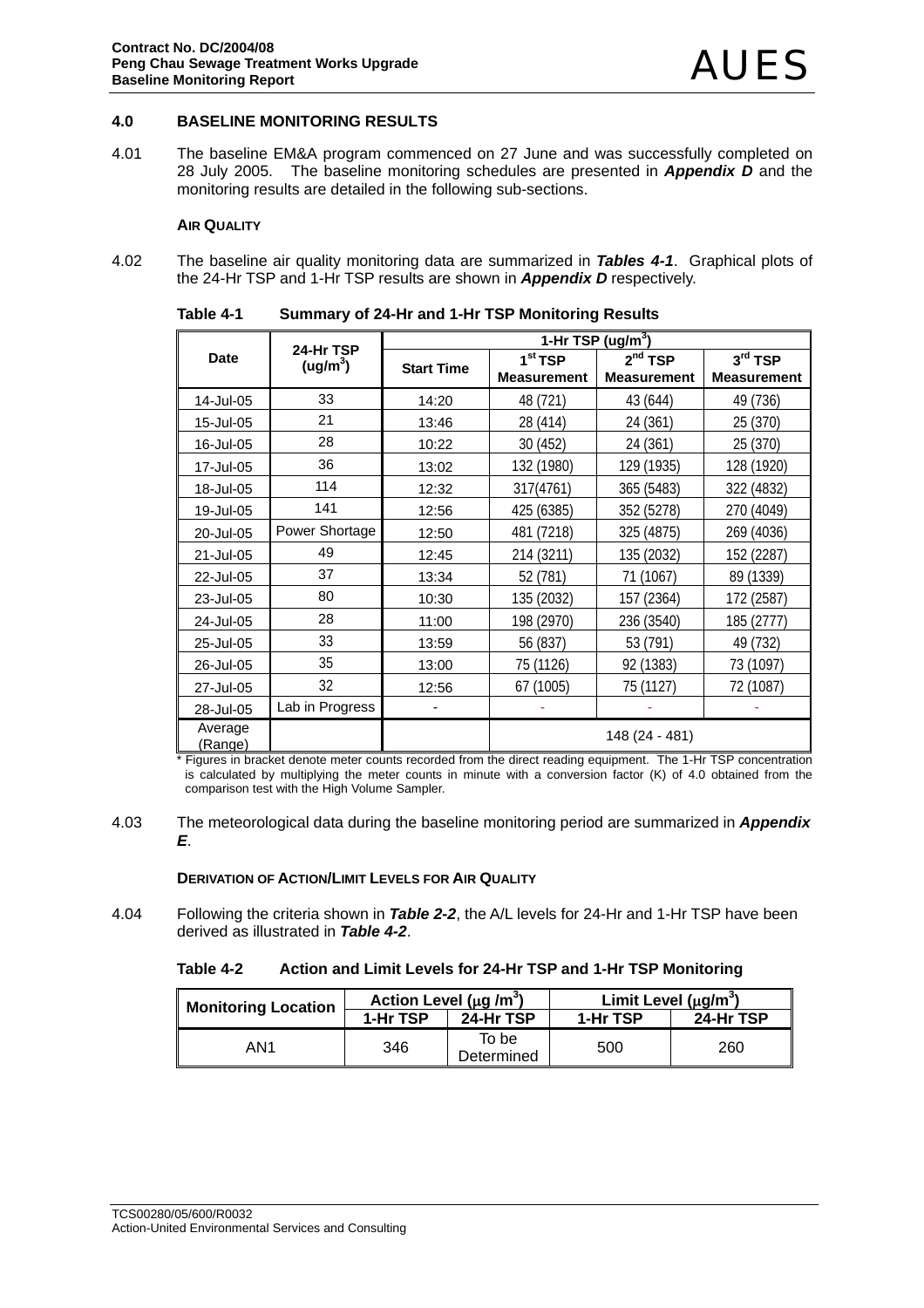#### **NOISE**

4.05 The baseline noise monitoring results are summarized in *Table 4-3, 4-4 and 4-5*. Graphical plots of the monitoring data are presented in *Appendix D*. There was no rain and the wind speed was below 5m/s during all baseline noise measurements.

| Date            | <b>Start</b><br>Time | 1st Leg5 | 2nd Leg5 | 3rd Leg5 | 4th Leg5        | 5th Leg5 | 6th Leg5 | Leq30 | Corrected*<br>Leq30 |
|-----------------|----------------------|----------|----------|----------|-----------------|----------|----------|-------|---------------------|
| 14-Jul-05       | 14:27                | 57.3     | 54.0     | 61.0     | 56.9            | 56.7     | 57.7     | 58    | 61                  |
| 15-Jul-05       | 13:46                | 54.4     | 53.5     | 53.9     | 49.8            | 49.5     | 58.1     | 54    | 57                  |
| 16-Jul-05       | 13:03                | 50.2     | 45.8     | 54.9     | 50.0            | 46.8     | 49.2     | 51    | 54                  |
| 17-Jul-05       | 10:45                | 53.2     | 49.8     | 50.0     | 47.8            | 47.0     | 48.3     | 50    | 53                  |
| 18-Jul-05       | 12:30                | 53.6     | 55.7     | 54.4     | 52.7            | 45.8     | 48.2     | 53    | 56                  |
| 19-Jul-05       | 12:51                | 54.7     | 52.8     | 50.8     | 55.1            | 45.6     | 46.4     | 52    | 55                  |
| 20-Jul-05       | 12:50                | 54.6     | 51.3     | 49.3     | 48.3            | 49.2     | 48.2     | 51    | 54                  |
| 21-Jul-05       | 12:58                | 50.1     | 60.8     | 53.4     | 51.3            | 54.3     | 59.2     | 57    | 60                  |
| 22-Jul-05       | 13:35                | 55.5     | 55.4     | 50.3     | 58.2            | 53.9     | 49.3     | 55    | 58                  |
| 23-Jul-05       | 13:52                | 48.5     | 50.2     | 48.0     | 58.7            | 47.4     | 45.7     | 53    | 56                  |
| 24-Jul-05       | 13:00                | 46.0     | 44.2     | 47.1     | 47.5            | 50.4     | 50.0     | 48    | 51                  |
| 25-Jul-05       | 13:55                | 48.6     | 47.9     | 50.6     | 47.8            | 49.0     | 50.7     | 49    | 52                  |
| 26-Jul-05       | 13:00                | 53.4     | 53.5     | 50.7     | 49.6            | 48.2     | 50.5     | 51    | 54                  |
| 27-Jul-05       | 12:50                | 50.9     | 47.6     | 45.3     | 46.5            | 47.8     | 53.3     | 50    | 53                  |
| Average (Range) |                      |          |          | 51.2     | $(44.2 - 61.0)$ |          |          | 52    | 55                  |

**Table 4-3 Summary of Noise Monitoring Results** 

\* A façade correction of +3 dB(A) has been added according to acoustical principles and EPD guidelines.

Table 4-4 Summary of L<sub>10</sub> Noise Monitoring Results

| Date               | 1st $L_{10}$         | 2nd $L_{10}$ | 3rd $L_{10}$ | 4th $L_{10}$ | 5th $L_{10}$ | 6th $L_{10}$ | Average<br>$L_{10}$ |
|--------------------|----------------------|--------------|--------------|--------------|--------------|--------------|---------------------|
| 14-Jul-05          | 60.0                 | 55.5         | 64.5         | 59.5         | 59.0         | 59.0         | 60                  |
| 15-Jul-05          | 55.5                 | 56.0         | 56.0         | 51.0         | 50.5         | 59.5         | 59                  |
| 16-Jul-05          | 56.0                 | 48.5         | 57.5         | 52.0         | 48.5         | 48.0         | 53                  |
| 17-Jul-05          | 55.5                 | 53.0         | 52.5         | 50.3         | 49.5         | 51.0         | 52                  |
| 18-Jul-05          | 55.0                 | 62.5         | 56.0         | 54.5         | 46.8         | 50.5         | 67                  |
| 19-Jul-05          | 56.5                 | 55.5         | 52.0         | 57.5         | 47.5         | 47.0         | 54                  |
| 20-Jul-05          | 55.5                 | 54.0         | 49.5         | 49.5         | 53.5         | 50.5         | 53                  |
| 21-Jul-05          | 57.5                 | 64.5         | 55.5         | 53.0         | 55.5         | 62.5         | 60                  |
| 22-Jul-05          | 59.0                 | 57.0         | 52.0         | 60.5         | 58.0         | 50.5         | 57                  |
| 23-Jul-05          | 49.5                 | 52.0         | 50.5         | 61.0         | 48.0         | 46.5         | 55                  |
| 24-Jul-05          | 48.5                 | 45.0         | 50.4         | 49.3         | 53.2         | 53.0         | 51                  |
| 25-Jul-05          | 53.2                 | 53.0         | 55.5         | 51.3         | 52.5         | 51.6         | 53                  |
| 26-Jul-05          | 56.7                 | 56.0         | 53.6         | 53.0         | 52.4         | 53.0         | 54                  |
| 27-Jul-05          | 53.0                 | 50.4         | 47.7         | 50.6         | 50.0         | 55.7         | 52                  |
| Average<br>(Range) | 53.6 $(45.0 - 64.5)$ |              |              |              |              |              | 56                  |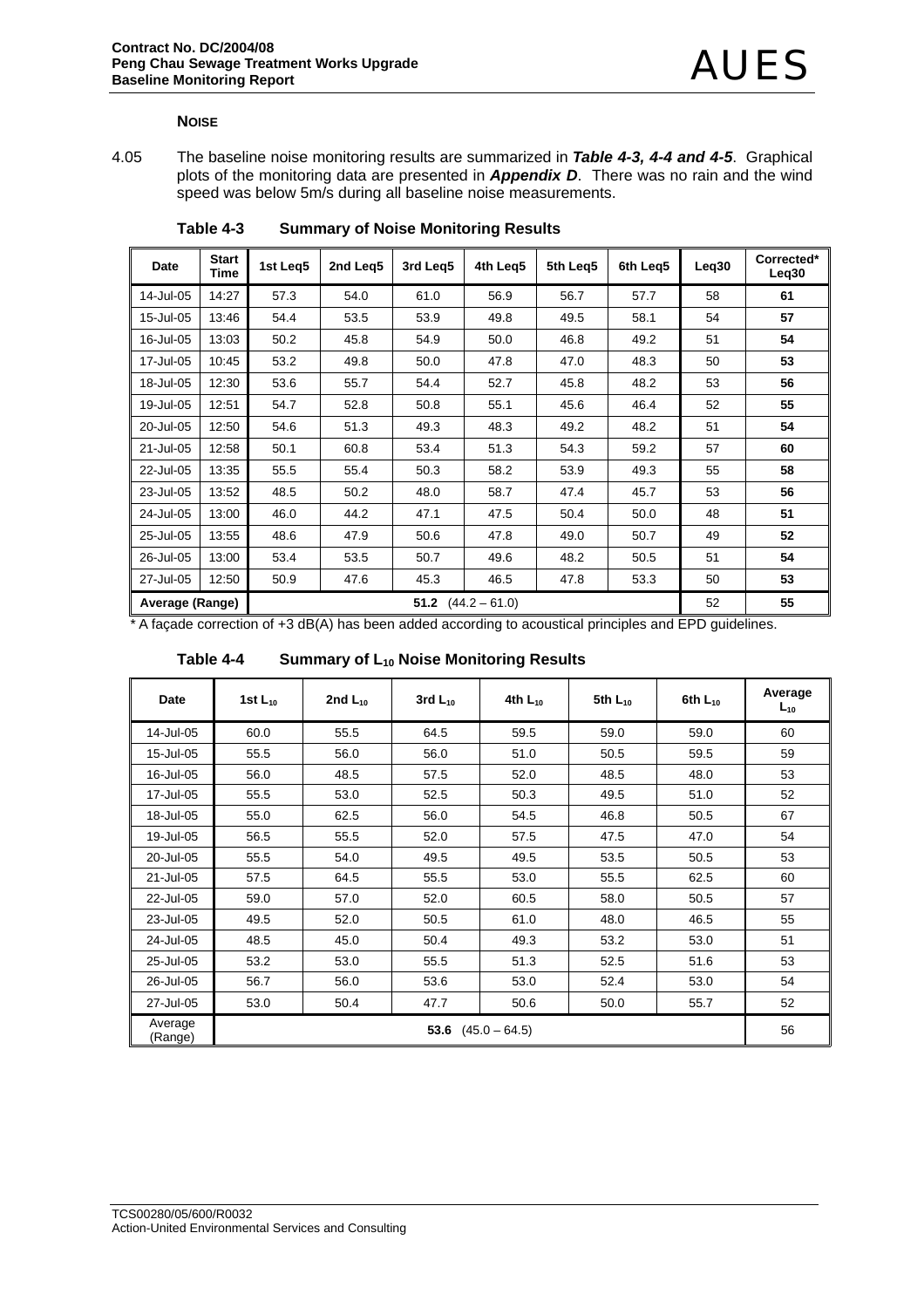| Date                                       | 1st $L_{90}$ | 2nd $L_{90}$ | $3rd$ $L_{90}$ | 4th $L_{90}$ | 5th L <sub>90</sub> | 6th $L_{90}$ | Average<br>$L_{90}$ |
|--------------------------------------------|--------------|--------------|----------------|--------------|---------------------|--------------|---------------------|
| 14-Jul-05                                  | 50.5         | 50.5         | 57.5           | 51.5         | 53.5                | 56.0         | 54                  |
| 15-Jul-05                                  | 48.0         | 50.0         | 49.5           | 48.0         | 47.5                | 49.5         | 49                  |
| 16-Jul-05                                  | 42.0         | 43.0         | 49.0           | 47.0         | 43.5                | 43.5         | 45                  |
| 17-Jul-05                                  | 47.0         | 42.0         | 48.0           | 43.0         | 44.0                | 43.5         | 45                  |
| 18-Jul-05                                  | 45.0         | 46.0         | 44.5           | 43.5         | 42.5                | 42.0         | 44                  |
| 19-Jul-05                                  | 45.0         | 45.5         | 45.0           | 41.5         | 42.0                | 45.0         | 44                  |
| 20-Jul-05                                  | 47.0         | 46.0         | 45.5           | 44.0         | 45.0                | 44.0         | 45                  |
| 21-Jul-05                                  | 48.0         | 52.0         | 51.0           | 49.5         | 50.0                | 49.0         | 50                  |
| 22-Jul-05                                  | 47.0         | 45.5         | 47.0           | 47.5         | 49.0                | 47.0         | 47                  |
| 23-Jul-05                                  | 47.5         | 48.0         | 45.5           | 47.0         | 46.0                | 44.5         | 47                  |
| 24-Jul-05                                  | 44.0         | 43.0         | 45.0           | 44.0         | 46.0                | 45.4         | 45                  |
| 25-Jul-05                                  | 44.4         | 44.8         | 47.1           | 43.6         | 43.0                | 46.4         | 45                  |
| 26-Jul-05                                  | 47.2         | 46.5         | 44.4           | 44.1         | 44.6                | 45.0         | 46                  |
| 27-Jul-05                                  | 44.3         | 43.2         | 42.4           | 44.3         | 43.2                | 48.0         | 45                  |
| Average<br>46.2 $(41.5 - 57.5)$<br>(Range) |              |              |                |              |                     | 47           |                     |

Table 4-5 Summary of L<sub>90</sub> Noise Monitoring Results

# **MARINE WATER QUALITY**

4.06 The baseline water monitoring results are presented in *Appendix F* and *Appendix G* shows the graphical plots of the water monitoring results. *Table 4-5* presents the calculated Action and Limit levels for marine water quality.

**Table 4-6 Action and Limit Levels for Marine Water Quality** 

| <b>Parameter</b>              |               | <b>Action</b>                                                                         | Limit                                                                                 |
|-------------------------------|---------------|---------------------------------------------------------------------------------------|---------------------------------------------------------------------------------------|
| Surface &<br>DO.<br>Mid-depth |               | 4.1                                                                                   | 3.9                                                                                   |
| mg/L                          | <b>Bottom</b> | 3.3                                                                                   | 2.0                                                                                   |
| Turbidity, NTU                |               | 6.2 or 120% of upstream control<br>station's SS at the same tide of<br>the same day.  | 7.5 or 130% of upstream control<br>station's SS at the same tide of<br>the same day.  |
| SS, mg/L                      |               | 17.6 or 120% of upstream<br>control station's SS at the same<br>tide of the same day. | 20.2 or 130% of upstream<br>control station's SS at the same<br>tide of the same day. |
| NH3-N, mg/L                   |               | 0.16                                                                                  | 0.22                                                                                  |
| TIN, mg/L                     |               | 0.91                                                                                  | 0.94                                                                                  |
| E.Coli, cfu/100mL             |               | 374                                                                                   | 610                                                                                   |